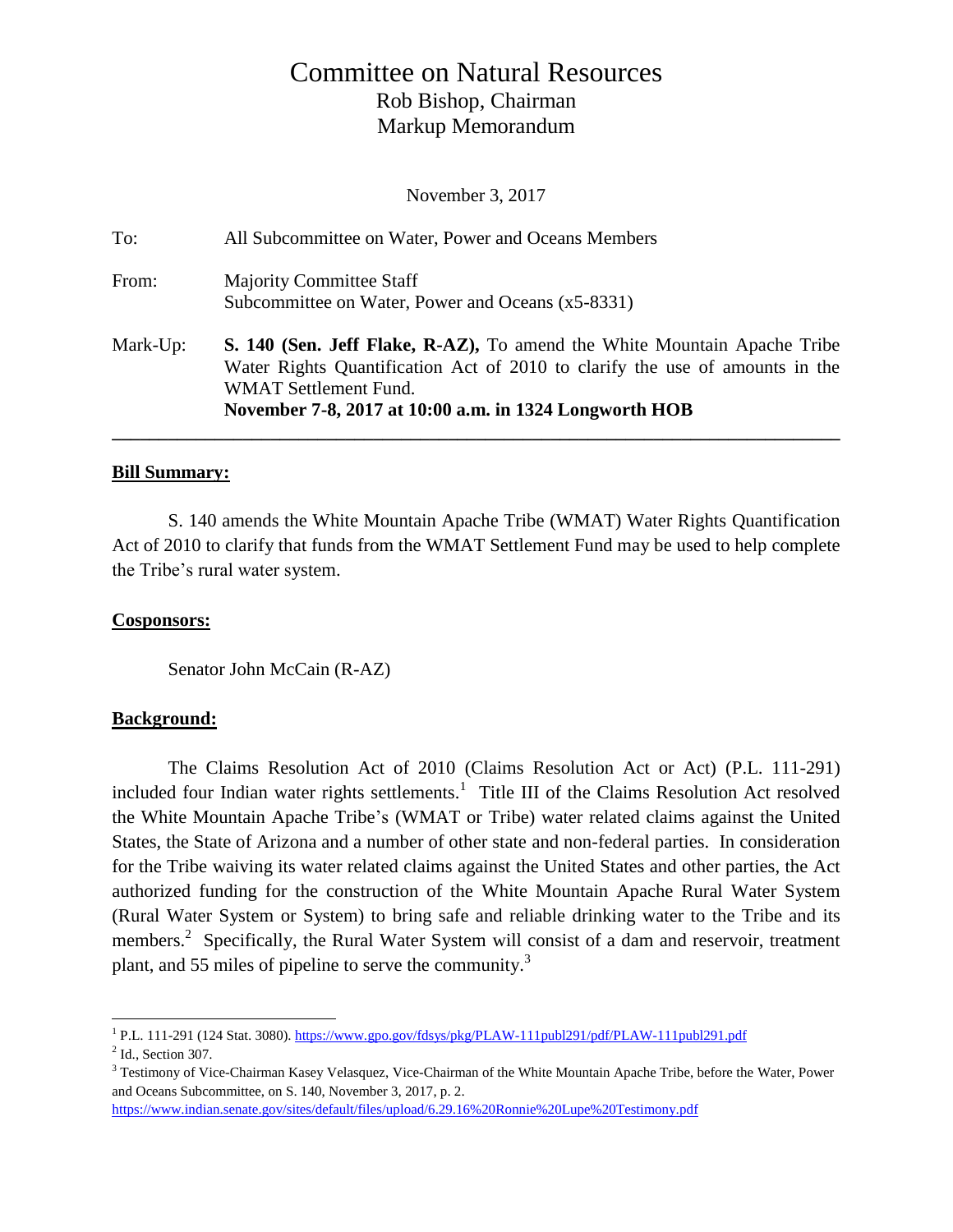The Act also established the creation of the WMAT Settlement Fund that can be used for cost-overruns for the System and "water-related economic development projects," among other things.<sup>4</sup> The Tribe and Bureau of Reclamation have been working together to complete a study to determine if additional construction activities may be required to accommodate geological conditions at the site of the dam. Accordingly, there may be additional costs incurred during construction, albeit within the Act's authorization. The Department of the Interior (Interior) has previously indicated that it is unclear (from its perspective) whether the Settlement Fund can be used for the System's cost overruns.<sup>5</sup> The Rural Water System will serve a number of waterrelated activities that fit squarely within the Settlement Funds authorized purposes, primarily water for new and existing housing on the reservation, municipal and commercial needs, as well as water for existing irrigation, improvements to the Alchesay fish hatchery, and the potential for small-scale hydropower (approximately 2 megawatts).<sup>6</sup>

In order to ensure the completion of the Tribe's Rural Water System, S. 140 makes a technical amendment to the Claims Resolution Act to clarify that authorization authority exists in Section 312(b) for any necessary cost-overruns associated with the WMAT Rural Water Systemas long as it falls within the existing authorization level. This bill provides WMAT and Interior with the certainty that there will be sufficient funds to complete the Rural Water System.

#### **Major Provisions/Analysis of S. 140:**

*Section 1* amends the White Mountain Apache Tribe Water Rights Quantification Act of 2010 (P.L. 111-291) to clarify that the Tribe may use amounts in the WMAT Settlement Fund authorized in Section 312(b) for the planning, design, and construction of the WMAT rural water system.

#### **Cost:**

 $\overline{a}$ 

According to the Congressional Budget Office, the bill "would not affect the federal budget."<sup>7</sup>

#### **Administration Position**

Supports.<sup>8</sup>

<sup>4</sup> P.L. 111-291, Section 312(b)

<sup>5</sup> Testimony of Vice-Chairman Kasey Velasquez, Vice-Chairman of the White Mountain Apache Tribe, before the Water, Power and Oceans Subcommittee, on S. 140, November 3, 2017, p. 4.

<https://www.indian.senate.gov/sites/default/files/upload/6.29.16%20Ronnie%20Lupe%20Testimony.pdf>  $^6$  Id.

<sup>&</sup>lt;sup>7</sup> Congressional Budget Office cost estimate for S. 140: [https://www.cbo.gov/sites/default/files/115th-congress-2017-](https://www.cbo.gov/sites/default/files/115th-congress-2017-2018/costestimate/s140.pdf) [2018/costestimate/s140.pdf](https://www.cbo.gov/sites/default/files/115th-congress-2017-2018/costestimate/s140.pdf)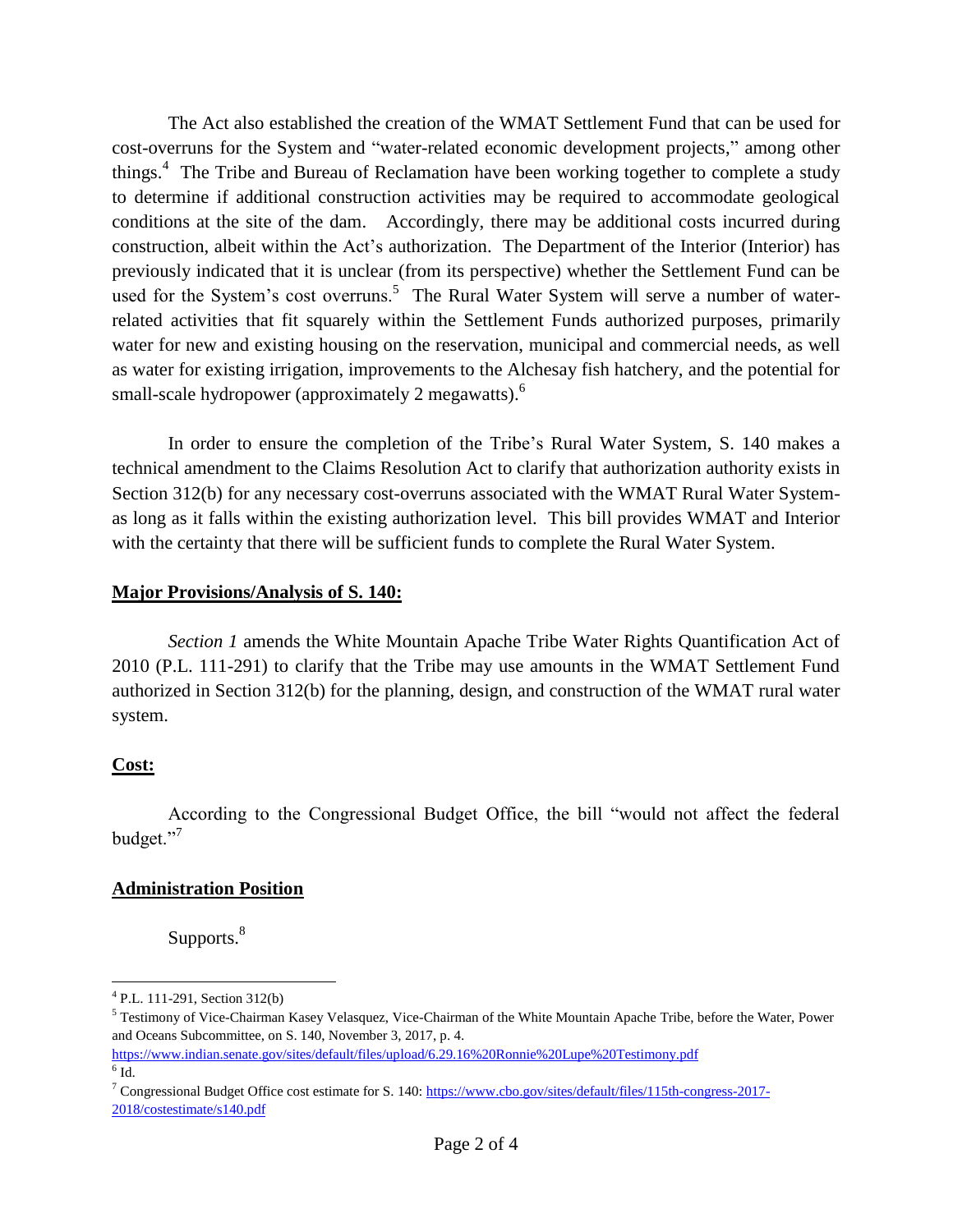#### **Anticipated Amendments:**

None.

### **Effect on Current Law (Ramseyer)**

#### **Showing Current Law as Amended by S. 140**

[text to be added highlighted in **yellow**]

## **Public Law 111-291, White Mountain Apache Tribe Water Rights Quantification Act of 2010**

### **SEC. 307. AUTHORIZATION OF WMAT RURAL WATER SYSTEM.**

(a) IN GENERAL- Consistent with subsections (a),  $(b)(2)$  and (e) of section 312 and subsection (h) of this section, the Secretary, acting through the Bureau, shall plan, design, and construct the WMAT rural water system to divert, store, and distribute water from the North Fork of the White River to the Tribe that shall consist of--

\* \* \* \* \* \* \*

### **SEC. 312. FUNDING.**

\* \* \* \* \* \* \*

### (b) WMAT SETTLEMENT AND MAINTENANCE FUNDS-

\* \* \* \* \* \* \*

#### (2) WMAT SETTLEMENT FUND-

(A) ESTABLISHMENT- There is established in the Treasury of the United States a fund to be known as the "WMAT Settlement Fund", to be administered by the Secretary, consisting of the amounts deposited in the fund under subparagraph (B), together with any interest accrued on those amounts, for use by the Tribe in accordance with subparagraph (C).

\* \* \* \* \* \* \*

 $\overline{a}$ 

<sup>&</sup>lt;sup>8</sup> Submitted Testimony, U.S. Department of the Interior, Subcommittee on Water, Power and Oceans legislative hearing on S. 140, November 2, 2017.